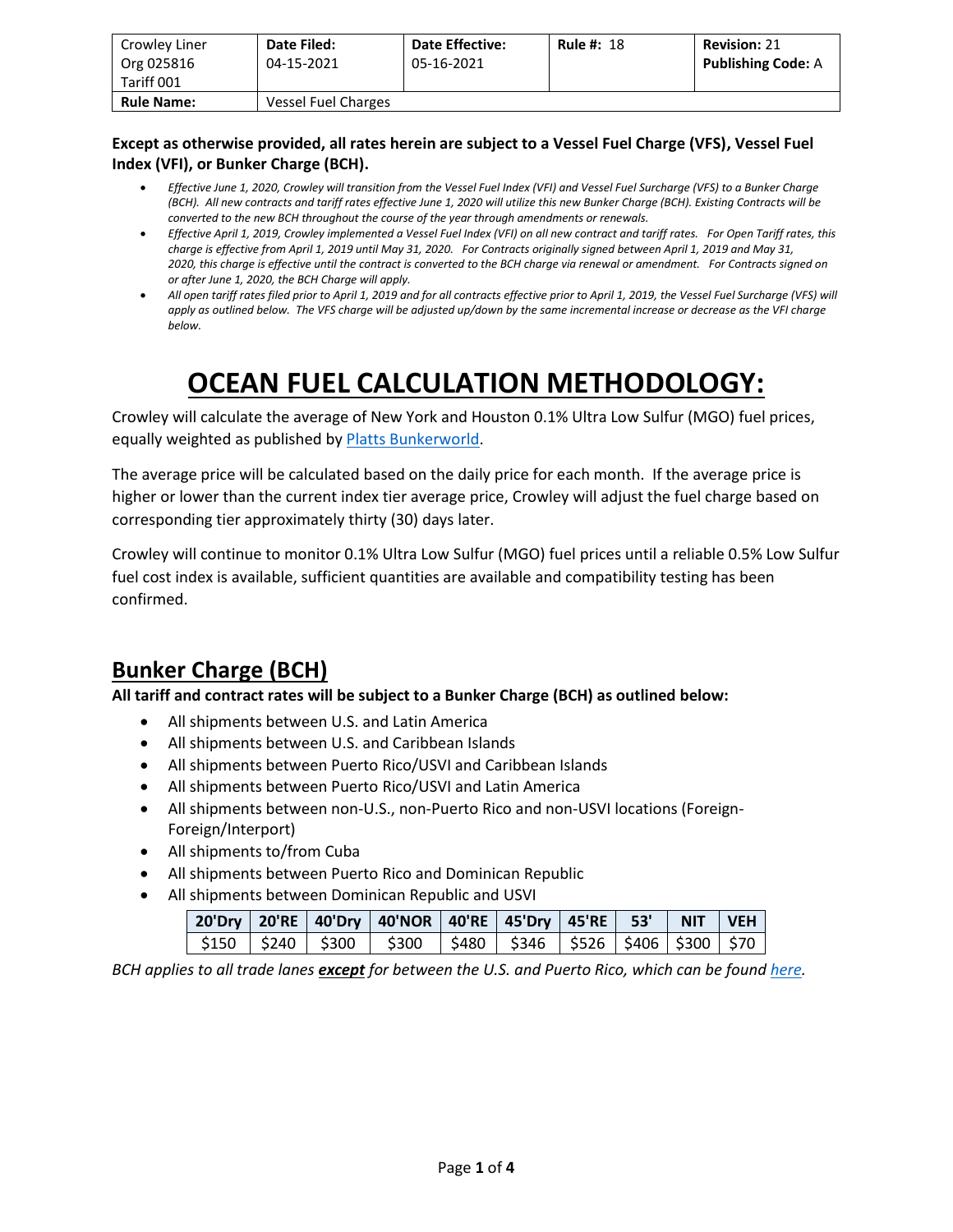| Crowley Liner<br>Org 025816 | Date Filed:<br>04-15-2021 | <b>Date Effective:</b><br>05-16-2021 | <b>Rule #: 18</b> | <b>Revision: 21</b><br><b>Publishing Code: A</b> |
|-----------------------------|---------------------------|--------------------------------------|-------------------|--------------------------------------------------|
| Tariff 001                  |                           |                                      |                   |                                                  |
| <b>Rule Name:</b>           | Vessel Fuel Charges       |                                      |                   |                                                  |

| <b>Price Range - Per</b><br><b>Metric Ton</b> |            | <b>BUNKER CHARGE TABLE</b> |               |       |                   |               |       |                  |         |            |                 |  |
|-----------------------------------------------|------------|----------------------------|---------------|-------|-------------------|---------------|-------|------------------|---------|------------|-----------------|--|
| <b>Start</b>                                  | <b>End</b> | 20'                        | <b>20' RE</b> | 40'   | 40'<br><b>NOR</b> | <b>40' RE</b> | 45'   | 45'<br><b>RE</b> | 53'     | <b>NIT</b> | <b>Vehicles</b> |  |
| \$0                                           | \$499      | \$100                      | \$160         | \$200 | \$200             | \$320         | \$230 | \$350            | \$270   | \$200      | \$50            |  |
| \$500                                         | \$549      | \$125                      | \$200         | \$250 | \$250             | \$400         | \$288 | \$438            | \$338   | \$250      | \$60            |  |
| \$550                                         | \$599      | \$150                      | \$240         | \$300 | \$300             | \$480         | \$346 | \$526            | \$406   | \$300      | \$70            |  |
| \$600                                         | \$649      | \$175                      | \$280         | \$350 | \$350             | \$560         | \$404 | \$614            | \$474   | \$350      | \$80            |  |
| \$650                                         | \$699      | \$200                      | \$320         | \$400 | \$400             | \$640         | \$462 | \$702            | \$542   | \$400      | \$90            |  |
| \$700                                         | \$749      | \$225                      | \$360         | \$450 | \$450             | \$720         | \$520 | \$790            | \$610   | \$450      | \$100           |  |
| \$750                                         | \$799      | \$250                      | \$400         | \$500 | \$500             | \$800         | \$578 | \$878            | \$678   | \$500      | \$110           |  |
| \$800                                         | \$849      | \$275                      | \$440         | \$550 | \$550             | \$880         | \$636 | \$966            | \$746   | \$550      | \$120           |  |
| \$850                                         | \$899      | \$300                      | \$480         | \$600 | \$600             | \$960         | \$694 | \$1,054          | \$814   | \$600      | \$130           |  |
| \$900                                         | \$949      | \$325                      | \$520         | \$650 | \$650             | \$1,040       | \$752 | \$1,142          | \$882   | \$650      | \$140           |  |
| \$950                                         | \$999      | \$350                      | \$560         | \$700 | \$700             | \$1,120       | \$810 | \$1,230          | \$950   | \$700      | \$150           |  |
| \$1,000                                       | \$1,049    | \$375                      | \$600         | \$750 | \$750             | \$1,200       | \$868 | \$1,318          | \$1,018 | \$750      | \$160           |  |

*\*\*Abbreviated scale. Will continue past \$1049*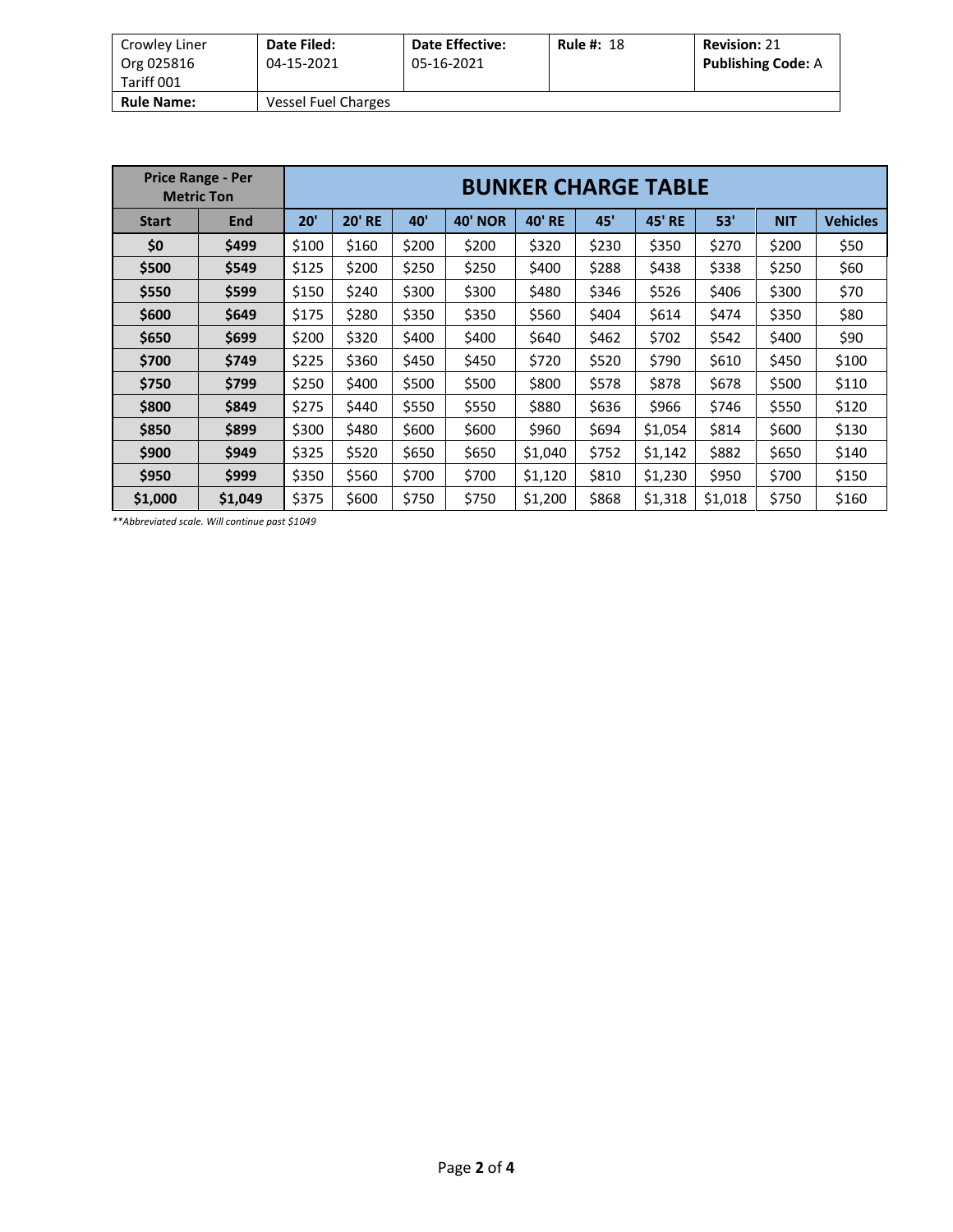| Crowley Liner<br>Org 025816<br>Tariff 001 | Date Filed:<br>04-15-2021 | <b>Date Effective:</b><br>05-16-2021 | <b>Rule #: 18</b> | <b>Revision: 21</b><br><b>Publishing Code: A</b> |
|-------------------------------------------|---------------------------|--------------------------------------|-------------------|--------------------------------------------------|
| <b>Rule Name:</b>                         | Vessel Fuel Charges       |                                      |                   |                                                  |

#### **Vessel Fuel Index (VFI)**

**All tariff and contract rates will be subject to a Vessel Fuel Index (VFI) charge as outlined below:**

- All shipments between U.S. and Latin America
- All shipments between U.S. and Caribbean Islands
- All shipments between Puerto Rico/USVI and Caribbean Islands
- All shipments between Puerto Rico/USVI and Latin America
- All shipments between non-U.S., non-Puerto Rico and non-USVI locations (Foreign-Foreign/Interport)
- All shipments to/from Cuba
- All shipments between Puerto Rico and Dominican Republic
- All shipments between Dominican Republic and USVI

|  | 20'Dry   20'RE   40'Dry   40'NOR   40'RE   45'Dry   45'RE   53'   NIT   VEH         |  |  |  |
|--|-------------------------------------------------------------------------------------|--|--|--|
|  | \$375   \$518   \$750   \$750   \$1,035   \$850   \$1,155   \$1,000   \$750   \$108 |  |  |  |

*VFI applies to all trade lanes except for between the U.S. and Puerto Rico, which can be foun[d here.](https://www.crowley.com/logistics/resources/rates-tariffs/stb/#18-1-vessel-fuel-surcharge-between-the-continental-us-and-puerto-rico)*

| <b>Price Range - Per</b><br><b>Metric Ton</b> |         |                                  | <b>VESSEL FUEL INDEX TABLE</b> |         |                |               |         |               |         |            |                 |  |  |
|-----------------------------------------------|---------|----------------------------------|--------------------------------|---------|----------------|---------------|---------|---------------|---------|------------|-----------------|--|--|
| <b>Start</b>                                  | End     | 20'                              | <b>20' RE</b><br>40'           |         | <b>40' NOR</b> | <b>40' RE</b> | 45'     | <b>45' RE</b> | 53'     | <b>NIT</b> | <b>Vehicles</b> |  |  |
| \$0                                           | \$499   | \$325                            | \$438                          | \$650   | \$650          | \$875         | \$734   | \$979         | \$864   | \$650      | \$88            |  |  |
| \$500                                         | \$549   | \$350<br>\$478<br>\$700<br>\$700 |                                | \$955   | \$792          | \$1,067       | \$932   | \$700         | \$98    |            |                 |  |  |
| \$550                                         | \$599   | \$375<br>\$518                   |                                | \$750   | \$750          | \$1,035       | \$850   | \$1,155       | \$1,000 | \$750      | \$108           |  |  |
| \$600                                         | \$649   | \$400                            | \$558                          | \$800   | \$800          | \$1,115       | \$908   | \$1,243       | \$1,068 | \$800      | \$118           |  |  |
| \$650                                         | \$699   | \$425                            | \$598                          | \$850   | \$850          | \$1,195       | \$966   | \$1,331       | \$1,136 | \$850      | \$128           |  |  |
| \$700                                         | \$749   | \$450                            | \$638                          | \$900   | \$900          | \$1,275       | \$1,024 | \$1,419       | \$1,204 | \$900      | \$138           |  |  |
| \$750                                         | \$799   | \$475                            | \$678                          | \$950   | \$950          | \$1,355       | \$1,082 | \$1,507       | \$1,272 | \$950      | \$148           |  |  |
| \$800                                         | \$849   | \$500                            | \$718                          | \$1,000 | \$1,000        | \$1,435       | \$1,140 | \$1,595       | \$1,340 | \$1,000    | \$158           |  |  |
| \$850                                         | \$899   | \$525                            | \$758                          | \$1,050 | \$1,050        | \$1,515       | \$1,198 | \$1,683       | \$1,408 | \$1,050    | \$168           |  |  |
| \$900                                         | \$949   | \$550                            | \$798                          | \$1,100 | \$1,100        | \$1,595       | \$1,256 | \$1,771       | \$1,476 | \$1,100    | \$178           |  |  |
| \$950                                         | \$999   | \$838<br>\$575<br>\$1,150        |                                | \$1,150 | \$1,675        | \$1,314       | \$1,859 | \$1,544       | \$1,150 | \$188      |                 |  |  |
| \$1,000                                       | \$1,049 | \$600                            | \$878<br>\$1,200<br>\$1,200    |         |                | \$1,755       | \$1,372 | \$1,947       | \$1,612 | \$1,200    | \$198           |  |  |

*\*\*Abbreviated scale. Will continue past \$1049*